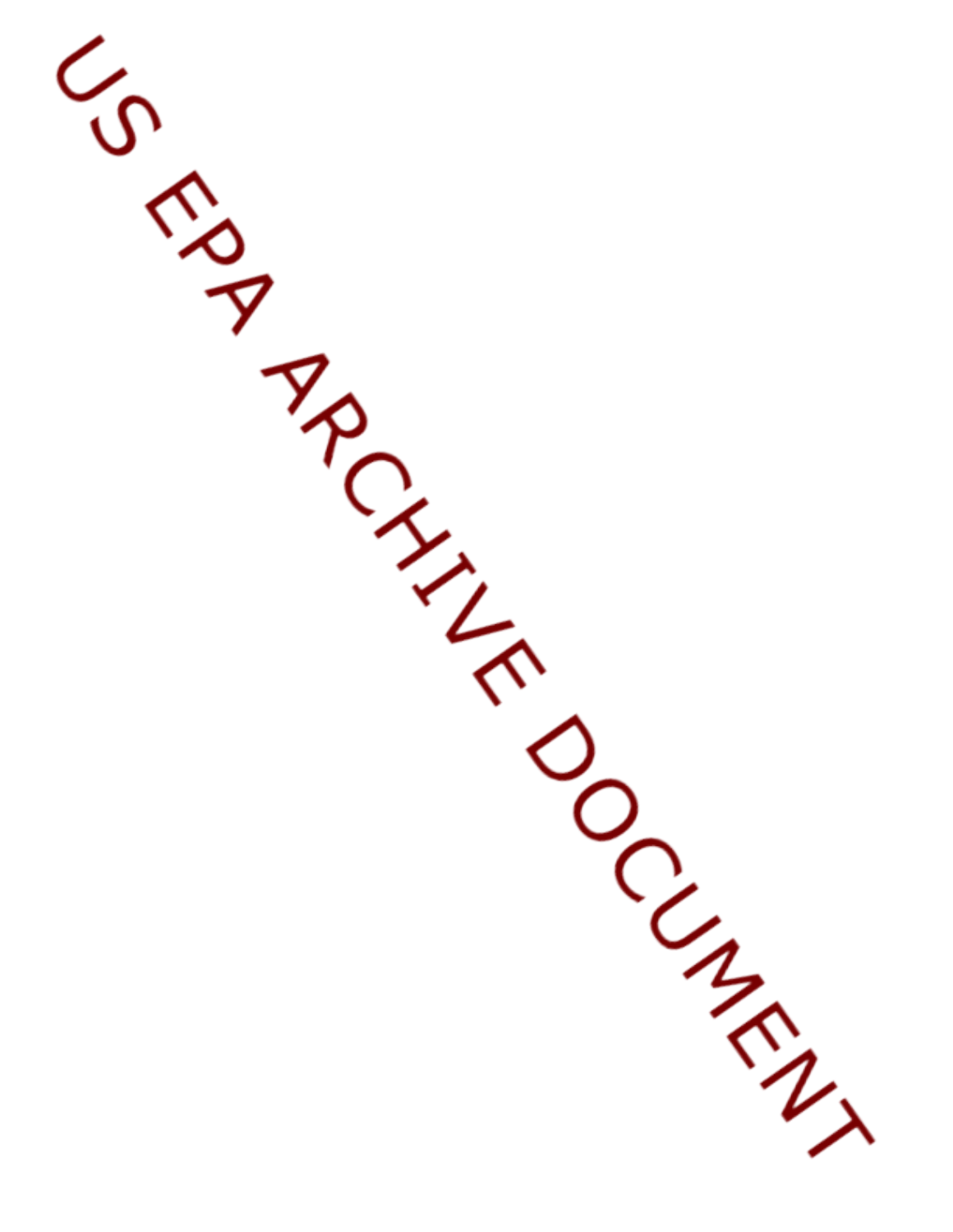



# The MESA Air Pollution Study

Strengthening the Scientific Foundation for Air Quality Management

> While it is widely known that factors such as cigarette smoking and high blood pressure are linked to cardiovascular disease, studies indicate that long-term exposure to air pollution also is associated with premature death from this disease.

### IN 2004, THE ENVIRONMENTAL PROTECTION AGENCY (EPA)

awarded a grant to the University of Washington for the Multi-Ethnic Study of Atherosclerosis (MESA) Air Pollution Study—an unprecedented investigation of the impact of air pollution on hardening of the arteries, or atherosclerosis. This long-term study investigates key questions about the possible effects of fine particles in air pollution on the development of heart disease and mortality.

www.epa.gov/ncer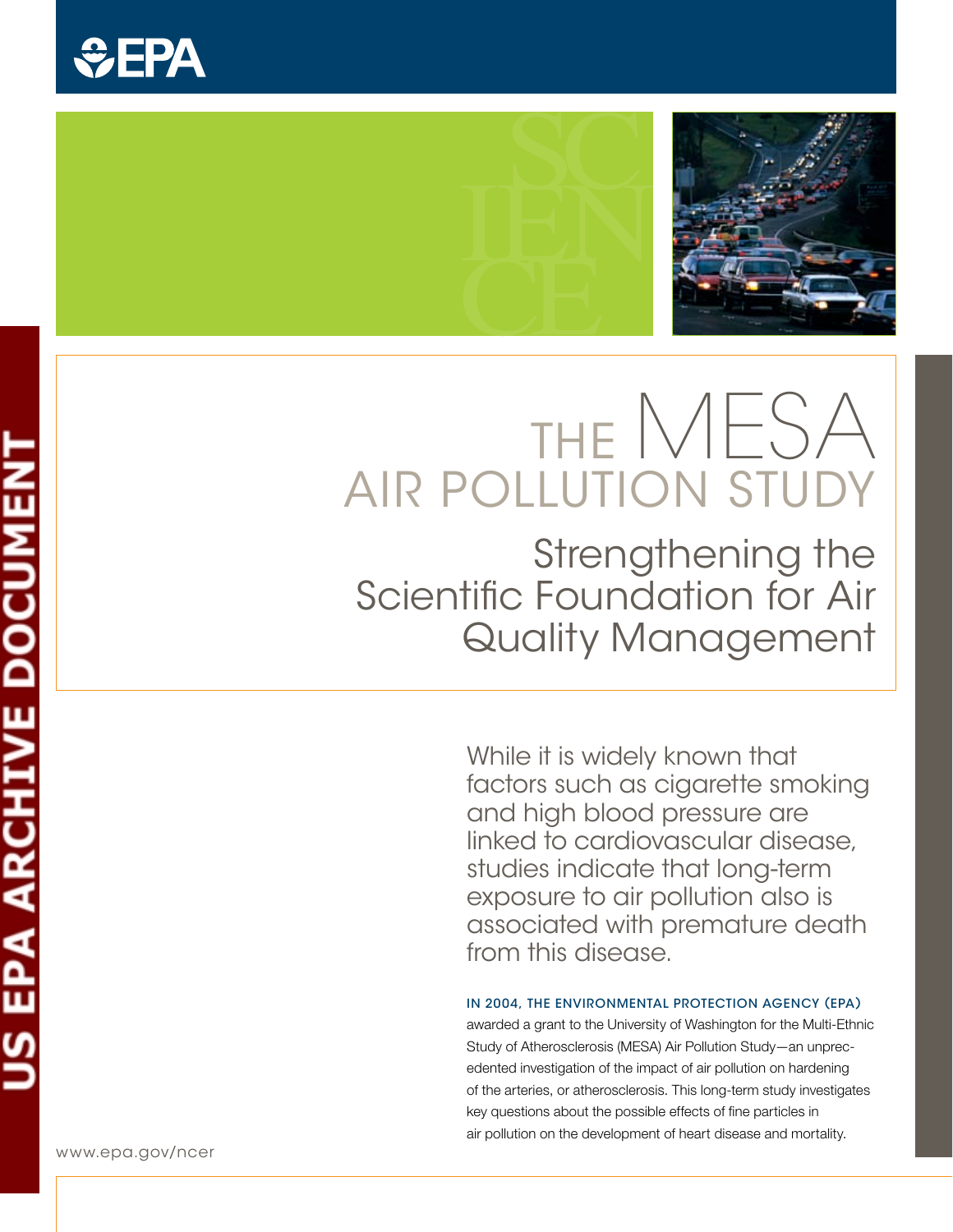### Air Pollution and Cardiovascular Health

 $\begin{array}{|c|c|}\n\hline\n\end{array}$ missions from power plants, traffic, wood burning, and other combustion processes form airborne particles and liquid droplets of chemicals. While inhaled particulate matter (PM) ranges in size from particles tens of micrometers in diameter  $(PM<sub>10</sub>)$  to minute particles less than 0.1 micrometer in diameter, combustion sources generate fine particles less than 2.5 micrometers in diameter (PM $_{2.5}$ ), just 1/30 the width of a human hair.

Two landmark studies, originally published in the 1990s with later followup reports, indicated that these fine particles pose the greatest mortality risk from air pollution.<sup>1-4</sup> In 1999 and 2006, EPA revised the National Ambient Air Quality Standards for particulate matter to address  $PM_{2.5}$  concentrations. Since 1999, EPA also has supported a national  $PM_{2.5}$  monitoring network, managed by federal, state and local governments.

Although scientific evidence is accumulating that supports the link between PM exposure and premature mortality and adverse health events, many questions about the health effects of PM remain unanswered. In 2001, the National Research Council highlighted a critical need for further research on the longterm health effects of PM exposure, particularly in two areas: the effects of PM in combination with gaseous pollutants (such as nitrogen dioxide and ozone), and the effects on potentially susceptible groups. The MESA Air Pollution Study addresses these and other research needs.

### Building Knowledge of PM Health Effects

In accordance with its mission to protect human health, the ultimate goal of EPA's PM research program is to provide information for decision-making. EPA conducts and funds research designed to answer key questions concerning pollution emissions, exposure, health effects and air quality management.

EPA's Science to Achieve Results (STAR) research program, through its competitive grants process, has funded several epidemiological studies investigating long-term exposure to  $PM_{2.5}$  in addition to the MESA Air Pollution Study. STAR support of the study will substantially add to this body of research.

### Improving our Knowledge Base

The MESA Air Pollution Study investigates the impact of air pollution on the progression of cardiovascular disease among more than 7000 participants with diverse backgrounds from nine locations in six states for 10 years. The central scientific hypothesis for this study is that long-term exposure to fine particles is associated with a more rapid progression of coronary atherosclerosis and an increased risk of coronary events.

To test this hypothesis, a host of air pollution and participant health measures are being collected and analyzed. Along with measuring PM concentrations and variability at the neighborhood, home and individual levels, the MESA Air Pollution Study is using data from the national  $PM_2$ , monitoring system. These environmental data will be integrated into a model to estimate long-term PM exposure for all study participants. The cardiovascular health of each participant also will be tracked, with a subgroup of 3600 participating in additional medical evaluations for subclinical, asymptomatic progression of atherosclerosis.

The MESA Air Pollution Study will address the following critical scientific questions concerning PM-related health effects:

- **1. What role does long-term particle exposure play in the progression of coronary artery disease and the onset of clinical cardiovascular disease, including heart failure, heart attacks and mortality?**
- **2. Are some ethnic populations more susceptible to the effects of particle exposure?**
- **3. Does the presence of gaseous pollutants change the health risks associated with ambient particulate matter?**

### Collaborating with Preeminent Researchers: the MESA Study

The MESA Air Pollution Study is built on the framework of the Multi-Ethnic Study of Atherosclerosis (MESA) which is a 10-year, large-scale epidemiological study of cardiovascular risk factors and atherosclerosis initiated in 1999 by the National Heart, Lung, and Blood Institute (NHLBI) of the National Institutes of Health. NHLBI-MESA recruited at baseline approximately 1100 participants aged 45-84 years in each of six major metropolitan areas—Los Angeles, CA, St. Paul, MN, Chicago, IL, New York City, NY, Baltimore, MD, and Winston-Salem, NC. MESA researchers continue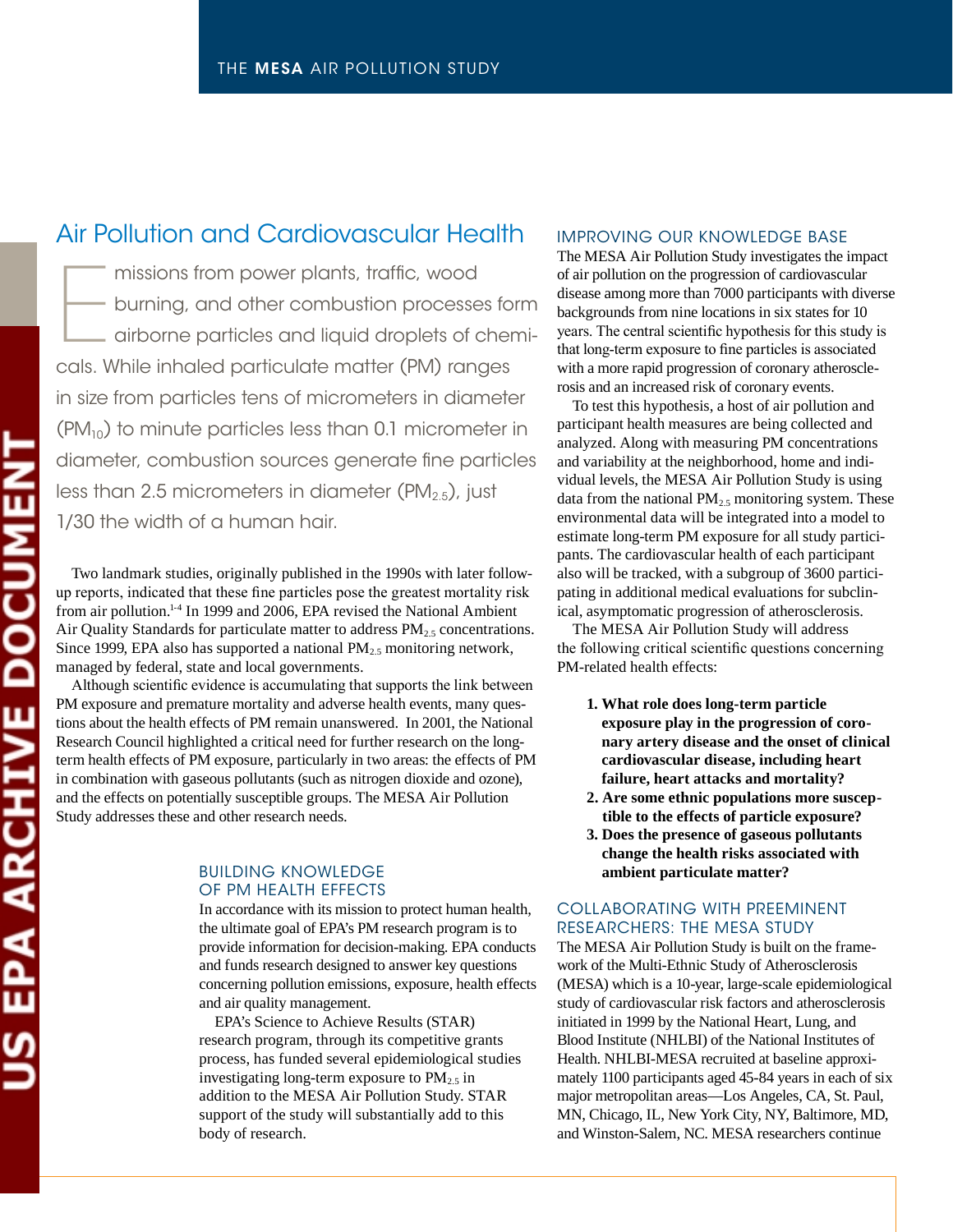### Research Collaboration **ENCOURAGED**

The investigators of the MESA Air Pollution Study invite proposals from other investigators to explore additional research questions. Researchers can gain access to monitoring data or physiological data and samples from both the NHLBI-MESA and MESA Air Pollution Studies. The proposed research must secure independent funding. Further information about research opportunities and the process for proposing collaborative projects can be obtained at the MESA Air Pollution Study Web site or by contacting the principal investigator, Dr. Joel Kaufman. (Please see contact information on the back page.)

### Behind the MESA Air Pollution Study

The Multi-Ethnic Study of Atherosclerosis (MESA) the NHLBI epidemiological study—is the foundation of the MESA Air Pollution Study. The collaborating institutions in the NHLBI-MESA also are participating in the MESA Air Pollution Study. These collaborators include the University of California-Los Angeles, Columbia University, Northwestern University, University of Minnesota, Johns Hopkins University, Wake Forest University, University of Vermont, and Tufts-New England Medical Center. The University of Southern California and University of Michigan are also collaborators.

The MESA Air Pollution Study is based at the University of Washington Department of Environmental and Occupational Health Sciences. The study's Principal Investigator is Dr. Joel Kaufman. The study's exposure assessment efforts are directed by Dr. Martin Cohen.



The MESA Air Pollution Study will help determine if cardiac disease is accelerated by exposure to PM in combination with gaseous pollutants.

### Expected Outcomes

The MESA Air Pollution Study will provide:

- More precise estimates of the risks for the progression of underlying coronary artery disease and mortality associated with long-term exposure to ambient  $PM_{2.5}$ .
- More information on the role played by traffic-related air pollution and regional air pollution.
- Identification of groups especially susceptible to the effects of PM<sub>2.5</sub> exposure due to racial/ethnic background, poor health status, older age, and other characteristics.
- A better understanding of the health risks posed by exposure to gaseous pollutants concurrently with particulate matter.
- Opportunities for research collaboration.

### **MESA Air Pollution Study: In Brief**

### Study Population

• More than 7000 **participants** recruited from the NHLBI-MESA Study, the NHLBI-MESA Family Study, and additional participants in New York and southern California

### Study Sites (Nine Locations)

- Six field sites established by the NHLBI-MESA Study in Chicago, Los Angeles County, Baltimore, St. Paul, New York City, and Winston-Salem
- An additional area near New York City and two additional areas in and around Los Angeles

### Study Approach

### **HEALTH ASSESSMENTS:**

- All participants tracked for clinical cardiovascular events (heart attack, heart failure, death, etc.)
- A subgroup of 3600 receive two clinical examinations five years apart to be assessed for pre-symptomatic progression of atherosclerosis

### PM EXPOSURE ASSESSMENTS:

- Air pollution data collected from existing networks, study-specific outdoor monitors, roughly 330 monitors in homes, and personal monitors (carried by approximately 80 participants)
- $\bullet$  PM<sub>2.5</sub> exposure model developed, based on air monitoring and questionnaire data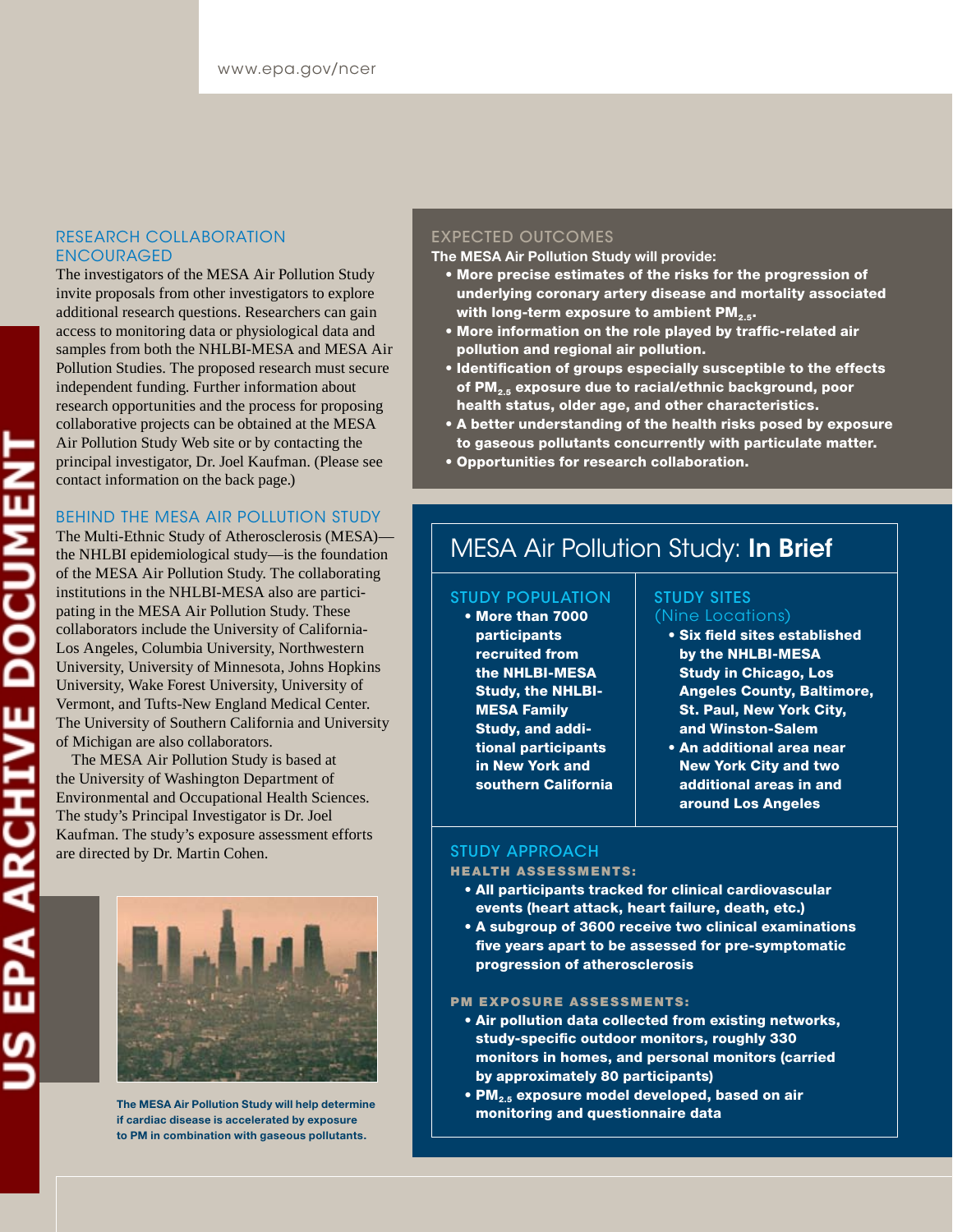

to conduct medical evaluations, including collecting detailed health data from participants who will receive a total of four clinical examinations by 2007.

Several academic institutions have secured grant funding to address additional scientific questions in the NHLBI-MESA study population, including measurements of lung function (MESA Lung Study) and genetic markers of susceptibility to disease

(MESA Family Study). The University of Washington designed the MESA Air Pollution Study in partnership with the NHLBI-MESA researchers. The investigation of the role of PM in cardiovascular health relies on and adds to the NHLBI-MESA effort. The MESA Air Pollution Study is recruiting several hundred additional study participants and will repeat clinic health assessments in 2010 for the subgroup of 3600 participants undergoing further assessment for asymptomatic evidence of atherosclerosis. The supplemental data collection will contribute to the value of the broader NHLBI-MESA goals.

### using soPhisticated exPosuRe assessMents

The MESA Air Pollution Study team will combine air quality data collected by government agencies with the study's own monitoring effort to develop an exposure model. This model will combine air quality data, meteorological data, traffic information, land

### **THE PROGRESSION AND** OnsEt Of hEart disEasE

In determining associations with PM exposure, the MESA Air Pollution Study is assessing heart disease at three levels:

- The occurrence of cardiovascular events, such as heart failure, heart attack, stroke, angina, and medical interventions;
- Changes in asymptomatic cardiovascular disease; and,
- Early indicators of biological stress.

At the study's inception, participants were free of clinically-recognized (or symptomatic) cardiovascular disease. for the duration of the study, they are being followed for the occurrence of cardiovascular events and cardiovascular death. All participants provided data on

individual characteristics, activities and behaviors, medical history and current use of medications, diet and dietary supplements, and social determinants of health. Every year the study participants are contacted to report medical diagnoses made by a physician, significant medical procedures, and to identify deaths that may have occurred. All reports of cardiovascular diagnosis and death are verified by study physicians using hospital medical records and death certificates.

A subgroup of 3600 participants is undergoing additional clinical assessment for the progression of cardiovascular disease in its early, symptom-free stages. To identify underlying heart disease, investigators are using the following advanced noninvasive medical techniques:

• Computed tomography (CT) scans to determine the pres-



noninvasive tests will enable researchers to compare the progression of early, symptom-free heart disease with levels of PM exposure.

ence of coronary artery calcification, a reliable indicator of atherosclerosis.

• Ultrasounds to assess the thickness of the arterial wall at specific points on the carotid artery (in the neck). This measurement, referred to as intima-media thickness (IMT), is used to determine the extent of atherosclerosis and the risk of heart attacks and strokes.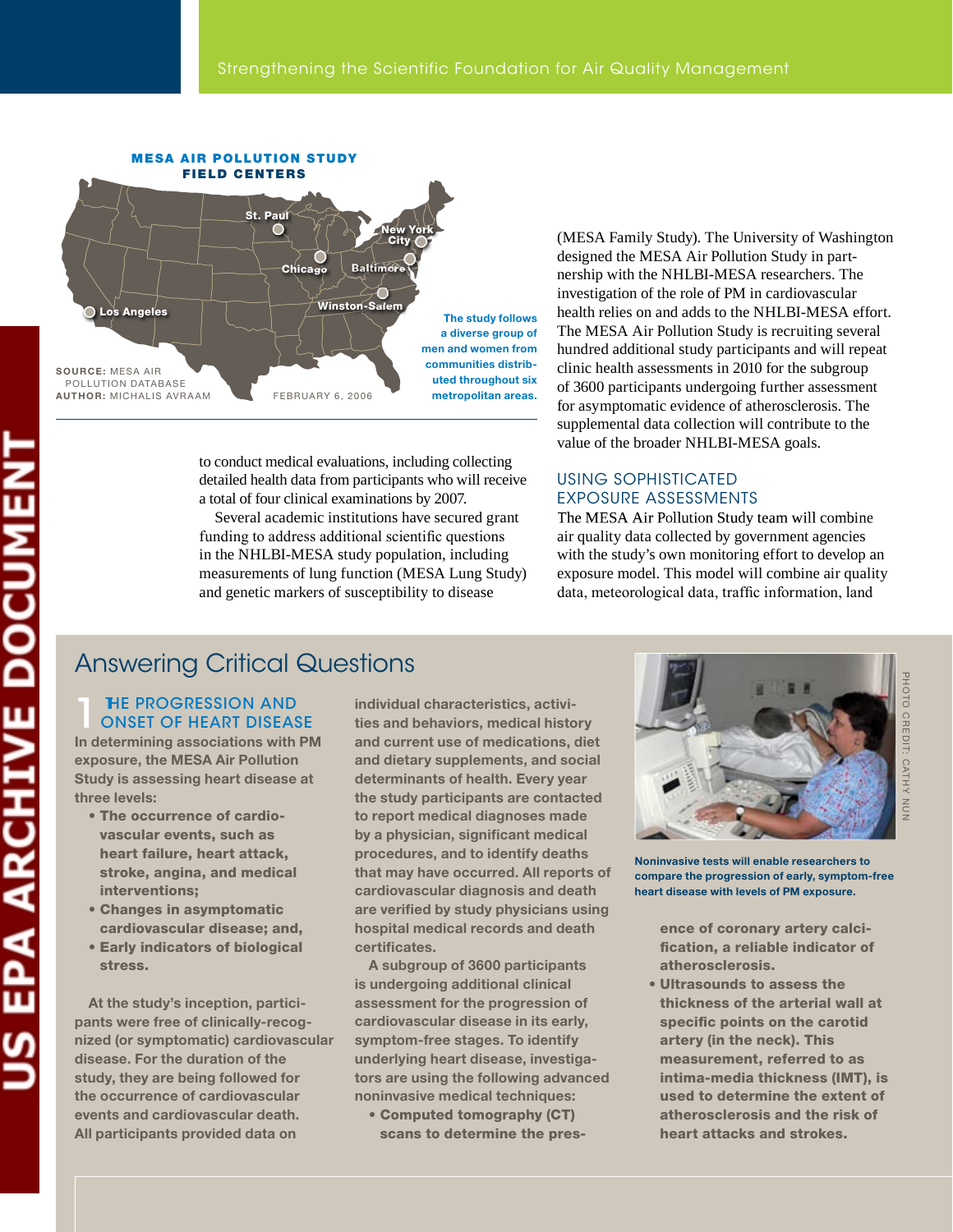

MESA Air Pollution Study researchers are conducting air monitoring at each study location to understand the variation in concentrations of selected pollutants within the communities where participants reside. The monitors on the lamppost in the first photo are two of more than 100 sited periodically throughout each study area measuring  $NO<sub>2</sub>$  and  $NO<sub>x</sub>$ . These monitors are used to determine the spatial variability of air pollution levels and the contribution from vehicular traffic. The monitor in the second photo will remain in place for the duration of the study and is measuring trends over time in  $PM_{2.5}$ , NO<sub>2</sub> and NO<sub>x</sub> as well as the impact of nearby traffic.

use and other geographic data, and individual time activity data to estimate the exposure levels of each study participant.

Recognizing that air pollution varies within metropolitan areas, investigators are characterizing exposure down to the neighborhood level. To supplement the fixed air quality monitors maintained by government agencies, study personnel have conducted monitoring in the communities and outside of about 100 homes in each study area. Within 18 months of joining the study, participants have had  $PM<sub>2.5</sub>$  and gaseous pollutants measured two times for two-week periods using neighborhood monitors. To determine how much outdoor air pollution contributes to indoor PM exposure, some participants' homes have been equipped with indoor

monitors for these same two-week periods. Lastly, to get a more precise estimate of individual exposure and to verify the assumptions used in the project's exposure model, some participants from these households are wearing personal monitors.

Outdoor monitors also will be used to identify relationships between PM concentrations and factors such as distance to major roads and other PM sources. These relationships will be incorporated into the exposure model in order to estimate exposure concentrations at each participant's residential address.

The University of Washington has leveraged this monitoring effort with the support of the Health Effects Institute to study the role of PM components on health effects associations.

To gain insight on how PM could induce atherosclerosis and heart disease, investigators also are assessing a subgroup of 720 subjects for plasma (blood) markers of inflammation, oxidative damage, and impaired blood vessel function. Research has shown that these biological markers may play a role in the development and progression of atherosclerotic plaques in the blood vessel wall.

## 2 DIFFERENCES IN

The risk of coronary artery disease has been shown to vary by race and ethnicity. NHLBI-MESA and the MESA Air Pollution Study are following a diverse group of older men and women between ages 50-89. investigators will consider whether individual characteristics, such as age, the presence of subclinical disease



or risk factors for diseases, residential location (inner-city or suburban), education level, and race or ethnicity, increase susceptibility to the adverse health effects of long-term exposure to ambient PM. They also will consider the influences of factors that result in a higher exposure burden, such as physical activity levels, differences in outdoor activities, residential proximity to pollution sources, housing characteristics, air conditioner use, and exposure to indoor particle sources, such as wood-burning stoves and cigarette smoke.

### r aCe/etHn iCit y oF study PartiCiPants

The MESA Air Pollution Study population is comprised of the following races and ethnicities: 38% white, 28% African-American, 22% Hispanic, and 12% Asian (predominately of Chinese descent).

### **PM AND GASEOUS POLLUTANTS**

Depending on geographic location and season, ambient PM levels can be associated with certain gaseous co-pollutants. Health responses might be stimulated by a mixture of PM components or by the simultaneous or sequential exposure to gaseous pollutants, such as ozone, in ambient air. The comprehensive monitoring and modeling being done in the MESA Air Pollution Study will help researchers and policymakers better understand health effects from PM in combination with other ambient pollutants.